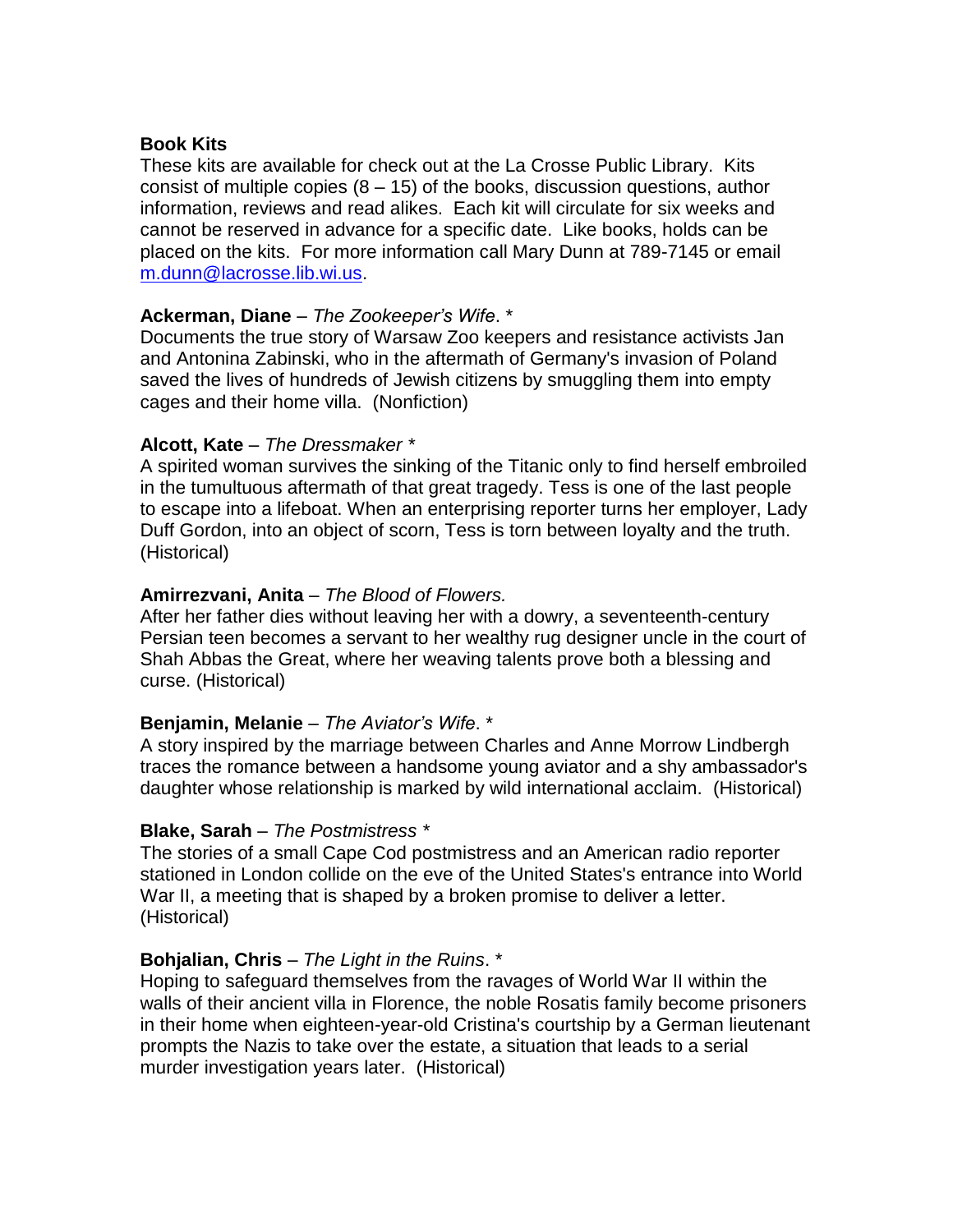## **Bohjalian, Chris** – *The Sandcastle Girls*. \*

Parallel stories of a woman who falls in love with an Armenian soldier during the Armenian Genocide and a modern-day New Yorker prompted to rediscover her Armenian past. (Historical)

# **Caldwell, Ian** – *The Rule of Four*.

Trying to decipher an ancient text that weaves a mathematical labyrinth within a love story, two researchers obtain a diary that may contain the key to the code, but when a fellow researcher is killed, they realize that the book contains a dangerous secret.

## **Chessman, Harriet Scott** – *Lydia Cassatt Reading the Morning Newspaper*. Using five paintings by Mary Cassatt of her older sister Lydia as inspiration, this lyrical and moving novel dramatizes the relationship between the Impressionist painter and her more conservative sister Lydia who is dying of Bright's disease. (Historical)

# **Christie, Agatha** – *The Mysterious Affair at Styles*.

When a wealthy, elderly woman is poisoned, Belgian detective Hercule Poirot seeks the murderer among a large group of friends and relatives. First book introducing Hercule Poirot. (Mystery)

# **Clark, Mary Higgins** – *We'll Meet Again*.

Years ago Molly Carpenter Lasch pled guilty to killing her husband even though she has no memory of it. Now out on parole, Molly's memory is slowing coming back. (Mystery)

## **Coel, Margaret** – *The Eagle Catcher*.

This first book in the series introduces Arapaho attorney Vicky Holden and Jesuit priest Father John O'Malley joining forces in a tale of misappropriation of Indian lands. (Mystery)

## **Dallas, Sandra** – *Whiter Than Snow*. \*

When a devastating avalanche traps nine children walking home from school in 1920, the disaster has life-changing effects on the people who live in the small Colorado town where it occurs.

## **Diamant, Anita** – *The Red Tent*.

Loosely based on Biblical stories, this novel recreates the life of Dinah, daughter of Leah and Jacob. (Historical)

## **Egan, Timothy** – *The Worst Hard Time*. \*

The dust storms that terrorized America's High Plains in the darkest years of the Depression were like nothing ever seen before or since, and the stories of the people that held on have never been fully told. Timothy Egan follows a halfdozen families and their communities through the rise and fall of the region,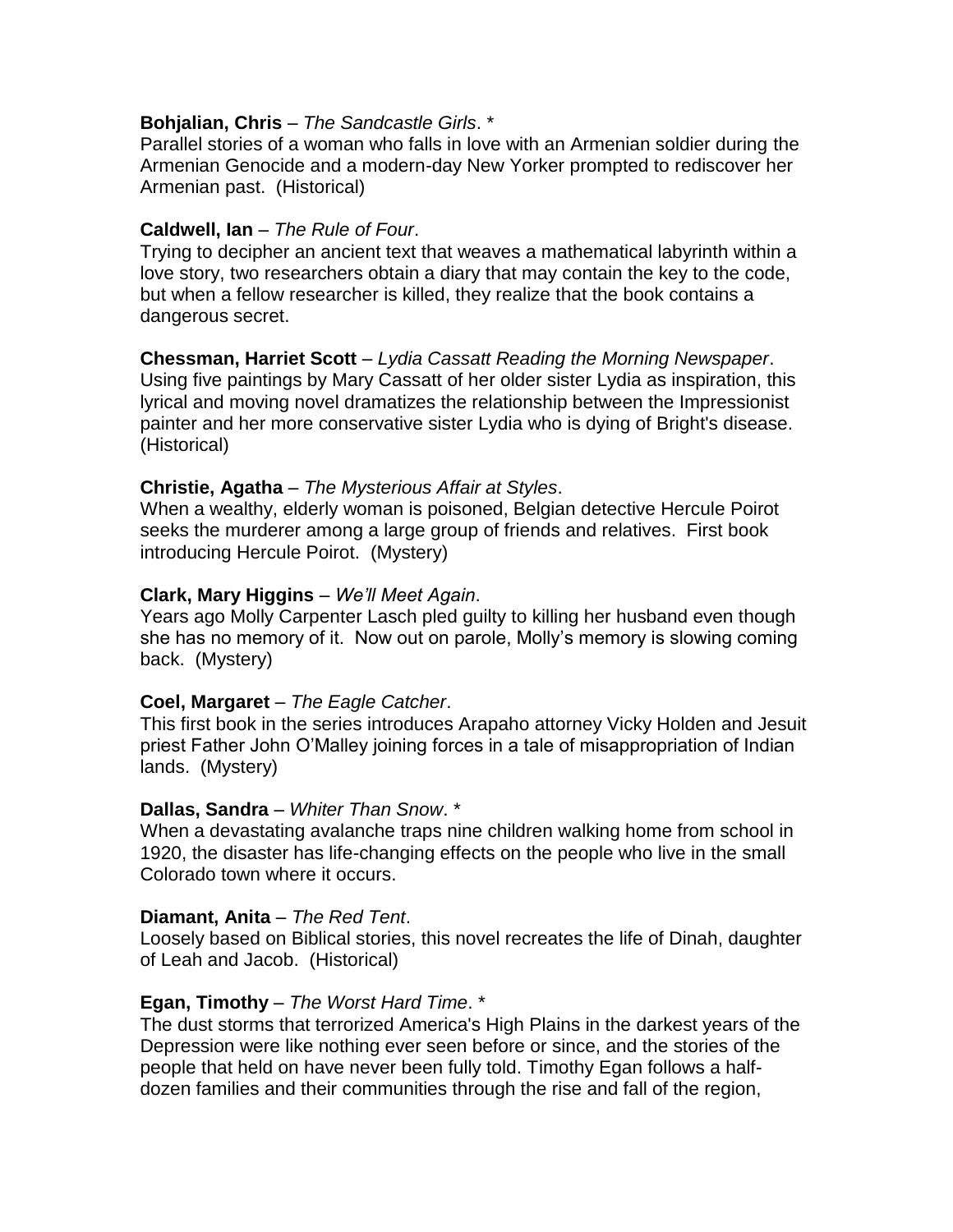going from sod huts to new framed houses to huddling in basements with the windows sealed by damp sheets in a futile effort to keep the dust out. (Nonfiction)

# **Enger, Leif** – *Peace Like a River*.

The quiet Midwestern life of the Land family is upended when Davy Land kills two teenage boys who have come to harm the family.

# **Fairstein, Linda** – *Bone Vault*

A glittering reception featuring a controversial joint project between the Metropolitan Museum and the Museum of Natural History is clouded by the discovery of the body of a young woman in an ancient Egyptian sarcophagus. (Mystery)

# **Ferraris, Zoe** – *Finding Nouf*. \*

When sixteen-year-old Nouf goes missing and is found drowned in the desert outside Jeddah, Nayir--a desert guide hired by her prominent family to search for her--feels compelled to find out what really happened. (Mystery)

# **Ferriss, Lucy** – *A Sister to Honor*. \*

Afia Satar is studious, modest, and devout. The young daughter of a landholding family in northern Pakistan, Afia has enrolled in an American college with the dream of returning to her country as a doctor. But when a photo surfaces online of Afia holding hands with an American boy, she is suddenly no longer safe-even from the family that cherishes her.

## **Finney, Jack** – *Time and Again*.

Simon Morley moves into the Dakota apartments and returns to the year 1882. (Science Fiction)

# **Flynn, Gillian** – *Dark Places*. \*

Libby Day was seven when her mother and two sisters were murdered in "The Satan Sacrifice of Kinnakee, Kansas". She escaped and survived to later testify that her 15-year-old brother Ben was the killer. Twenty-five years later she is contacted by "The Kill Club" and pumped for information they hope to use to free Ben. Libby hatches a plan to profit from her tragic past but ends up being chased by a killer.

## **Follett, Ken** – *The Pillars of the Earth*. \*

Set in twelfth-century England, this epic of kings and peasants juxtaposes the building of a magnificent church with the violence and treachery that often characterized the Middle Ages. (Historical)

## **Ford, Jamie** – *Hotel on the Corner of Bitter and Sweet. \**

When artifacts from Japanese families sent to internment camps during World War II are uncovered during renovations at a Seattle hotel, Henry Lee embarks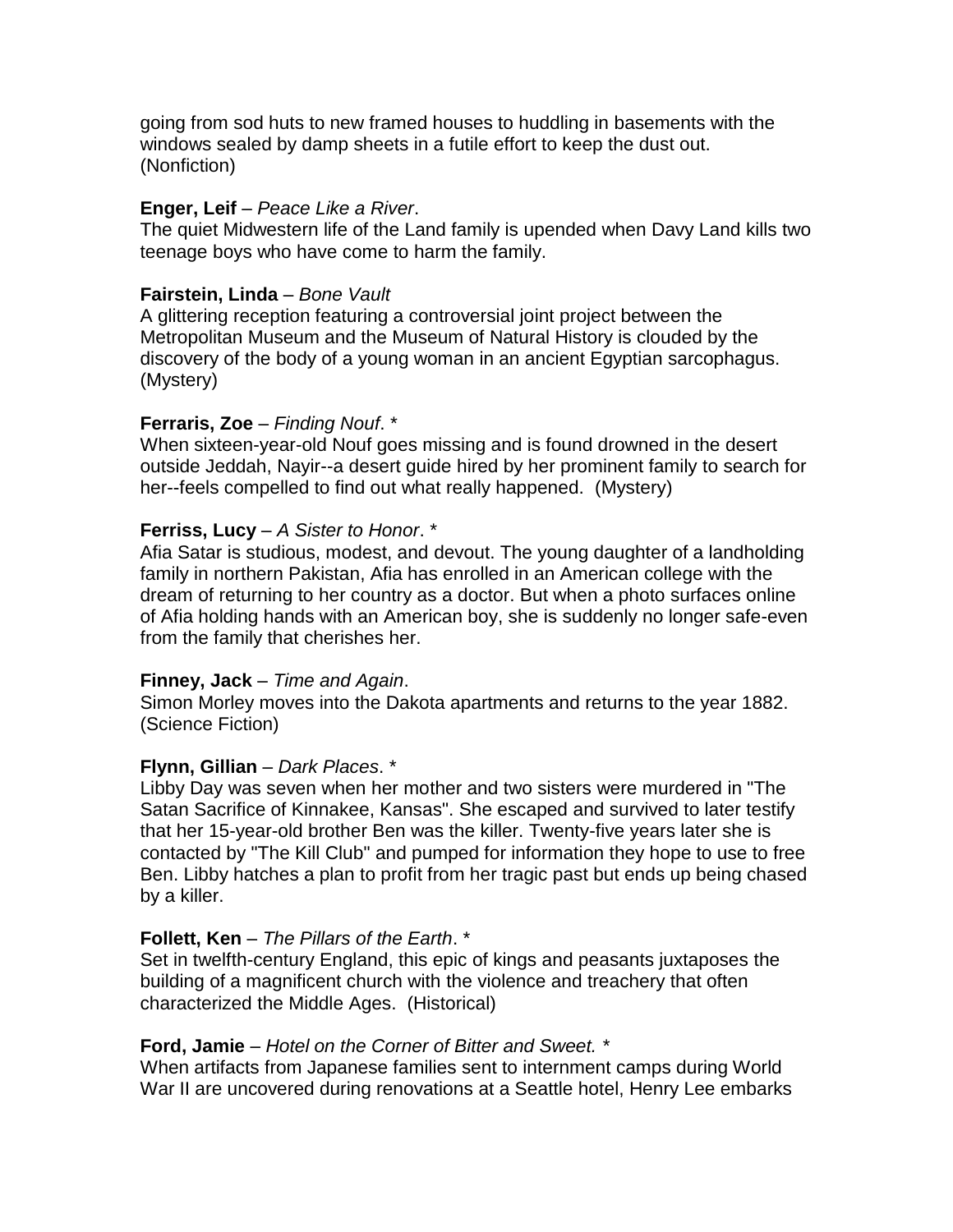on a quest that leads to memories of growing up Chinese in a city rife with anti-Japanese sentiment.

#### **Goodwin, Doris Kearns** – *No Ordinary Time.*

A superb dual portrait of the 32nd President and his First Lady, whose extraordinary partnership steered the nation through the perilous WW II years. (Nonfiction)

#### **Gregory, Phillippa** – *The Constant Princess.*

A fictional portrait of Henry VIII's first wife, Katherine of Aragon, follows her through her youthful marriage to Henry's older brother, Arthur, her widowhood, her marriage to Henry, and the divorce that led to Henry's marriage to Anne Boleyn. (Historical)

#### **Hahn-Beer, Edith** – *The Nazi Officer's Wife. \**

The author, a Jewish law student when the war broke out, recounts how she survived the Holocaust as the wife of a Nazi party member in Munich. (Nonfiction)

#### **Hassler, Jon** – *Simon's Night*.

Retired professor Simon Shea, decides to commit himself to Norman Home for the elderly after he accidentally causes a fire in his home.

## **Hillenbrand, Laura** – *Seabiscuit*.

This is a chronicle of one of the most exciting horses in thoroughbred racing history. (Nonfiction)

#### **Horan, Nancy** – *Loving Frank.*

Fact and fiction blend in a historical novel that chronicles the relationship between seminal architect Frank Lloyd Wright and Mamah Cheney, from their meeting, when they were each married to another, to the clandestine affair that shocked Chicago society. (Historical)

#### **Horan, Nancy** – *Under the Wide and Starry Sky*. \*

Imagines the unconventional love affair of Scottish literary giant Robert Louis Stevenson and American divorcée Fanny Van de Grift Osbourne, who after meeting in rural France take refuge from their unhappy lives and embark on two shared decades of international turbulence. (Historical)

#### **Hosseini, Kahaled** – *The Kite Runner.*

Traces the unlikely friendship of a wealthy Afghan youth and a servant's son, in a tale that spans the final days of Afghanistan's monarchy through the atrocities of the present day.

#### **Junger, Sebastian**. *Perfect Storm.*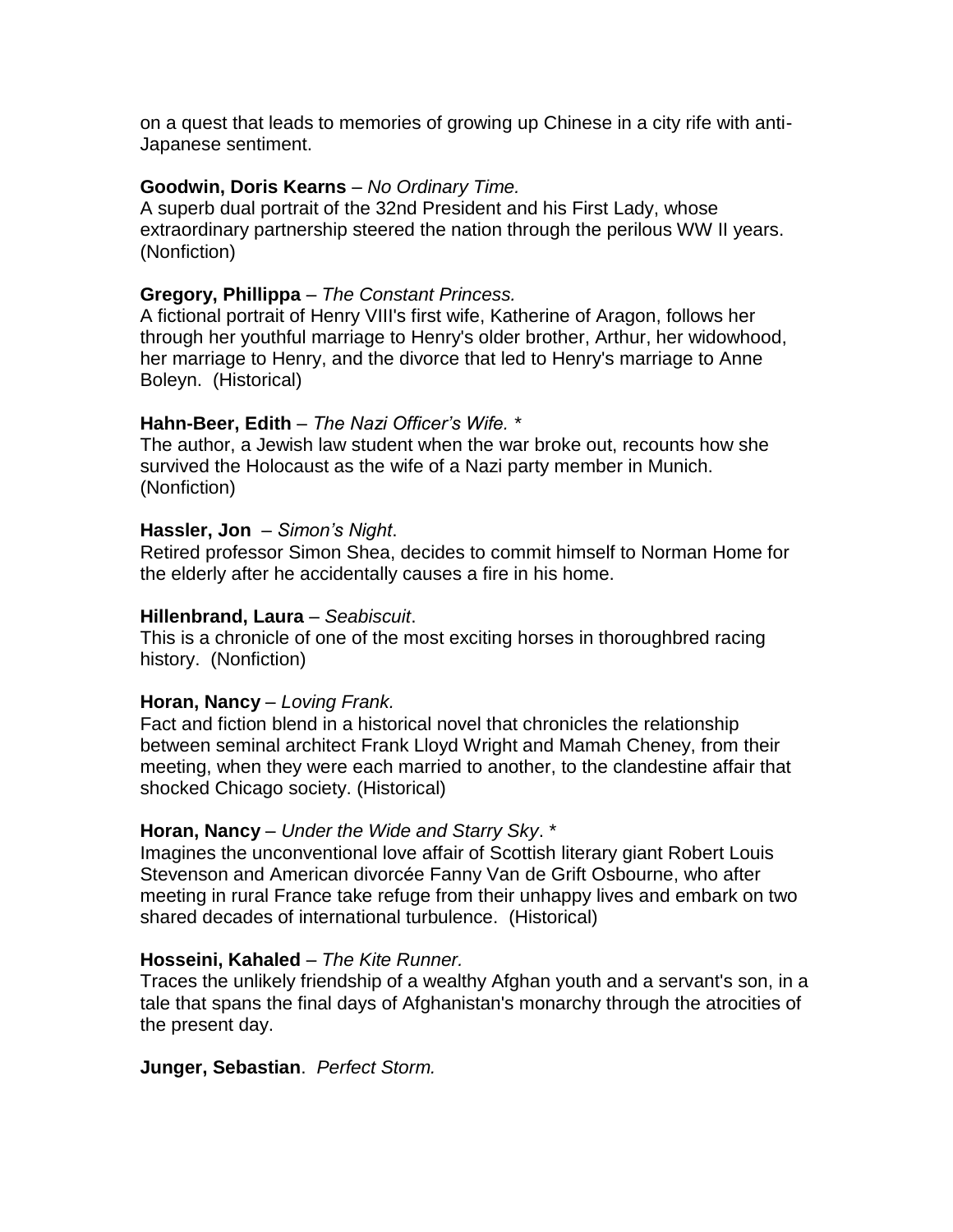This book chronicles the impact of a storm that ravaged the eastern section of the United States in 1991. (Nonfiction)

# **Kinsella, Sophie** – *Confessions of a Shopaholic.*

Financial journalist Rebecca Bloomwood seeks solace from the boredom and pressures in life with her shopping, a solution that brings her close to financial disaster, until she encounters a story that will change her life.

# **Kline, Christina Baker** – *The Orphan Train*. \*

Close to aging out of the foster care system, Molly Ayer takes a position helping an elderly woman named Vivian and discovers that they are more alike than different as she helps Vivian solve a mystery from her past. (Historical)

## **Krakauer, Jon** – *Into the Wild.*

In April 1992 a young man from a well-to-do family hitchhiked to Alaska and walked alone into the wilderness north of Mt. McKinley. Four months later, his decomposed body was found by a moose hunter. (Nonfiction)

# **Krakauer, Jon** – *Under the Banner of Heaven.*

Traces the 1984 murder of a woman and her child by fundamentalist Mormons, exploring the belief systems and traditions that mark the faith's most extreme factions and what their practices reflect about the nature of religion in America. (Nonfiction)

# **Kurson, Robert** – *The Shadow Divers*. \*

Recounts the discovery of a sunken German U-boat by two scuba divers, tracing how they devoted the following years to researching the identities of the submarine and its crew, correcting historical texts and breaking new ground in the world of diving. (Nonfiction)

## **LaPlante, Alice** – *Turn of Mind*. \*

Implicated in the murder of her best friend, Jennifer White, a brilliant retired surgeon with dementia, struggles with fractured memories of their complex relationship and wonders if she actually committed the crime.

# **Larson, Erik** – *The Devil in the White City*.

Bringing Chicago circa 1893 to vivid life, Erik Larson's spellbinding bestseller intertwines the true tale of two men--the brilliant architect behind the legendary 1893 World's Fair, striving to secure America's place in the world; and the cunning serial killer who used the fair to lure his victims to their death. (Nonfiction)

## **Larson, Erik** – *Thunderstruck*. \*

A portrait of the Edwardian era recounts two parallel stories--the case of Dr. Hawley Crippen, who murdered his wife and fled to America, and Guglielmo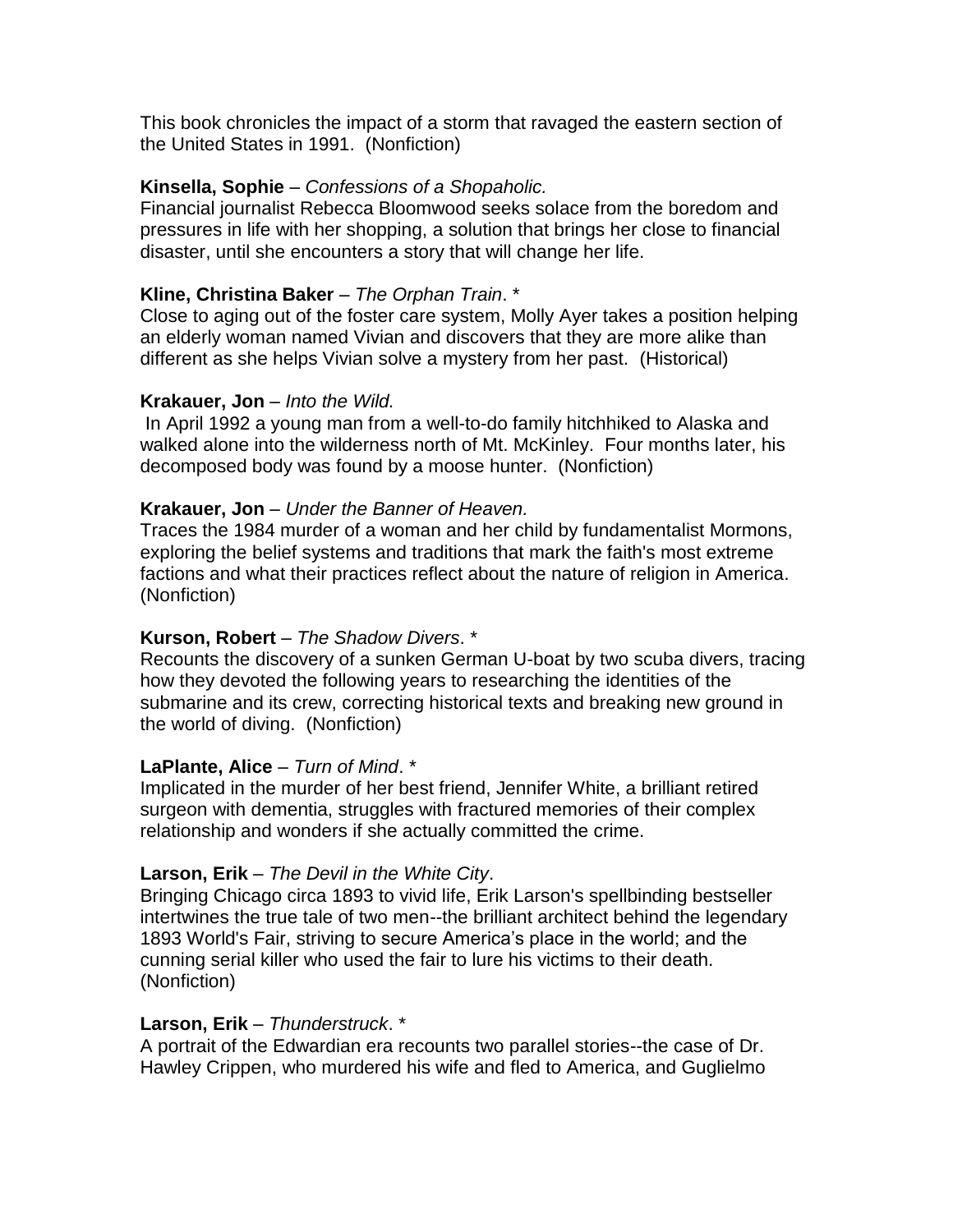Marconi, the inventor of wireless communication--as the new technology is used to capture a killer. (Nonfiction)

# **Laskin, David** – *The Children's Blizzard*.

Describes the deadly 1888 snowstorm in the Great Plains that killed more than five hundred people including numerous schoolchildren, describing how the storm devastated immigrant families and dramatically affected pioneer advancement. (Nonfiction)

# **Lee, Harper** – *To Kill a Mockingbird.*

Scout's father defends a black man accused of raping a white woman in a small Alabama town during the 1930s.

# **Lowry, Lois** – *The Giver*.

In a world with no poverty, crime, sickness or employment and where every family is happy, 12 year old Jonas is chose to be the community's Receiver of Memories. (Science Fiction)

# **McCall Smith, Alexander** – *The #1 Ladies' Detective Agency*.

McCall Smith, a law professor and reference book writer, offers a gentle, humorous tale with a memorable private detective, Precious Ramotswe, the first female private detective in her native Botswana. (Mystery)

# **Maguire, Gregory**. *Wicked: The Life and Times of the Wicked Witch of the West*.

When Dorothy triumphed over the Wicked Witch of the West in L. Frank Baum's classic tale, we heard only her side of the story. But what about her archnemesis, the mysterious witch? Where did she come from? How did she become so wicked? And what is the true nature of evil? (Fantasy)

# **Millard, Candice** – *River of Doubt*. \*

Chronicles the 1914 expedition of Theodore Roosevelt into the unexplored heart of the Amazon basin to explore and map the region surrounding a tributary called the River of Doubt, detailing the perilous conditions they faced. (Nonfiction)

## **Min, Anchee** – *Pearl of China*. \*

In the small southern town of Chin-kiang, in the last days of the nineteenth century, young Willow and young Pearl S. Buck, the headstrong daughter of zealous Christian missionaries, bump heads and embark on a friendship that will sustain both of them through one of the most tumultuous periods in Chinese history. (Historical)

# **Moriarty, Laura** – *The Chaperone*. \*

A novel about the friendship between an adolescent, pre-movie-star Louise Brooks, and the 36-year-old woman who chaperones her to New York City for a summer, in 1922, and how it changes both their lives. (Historical)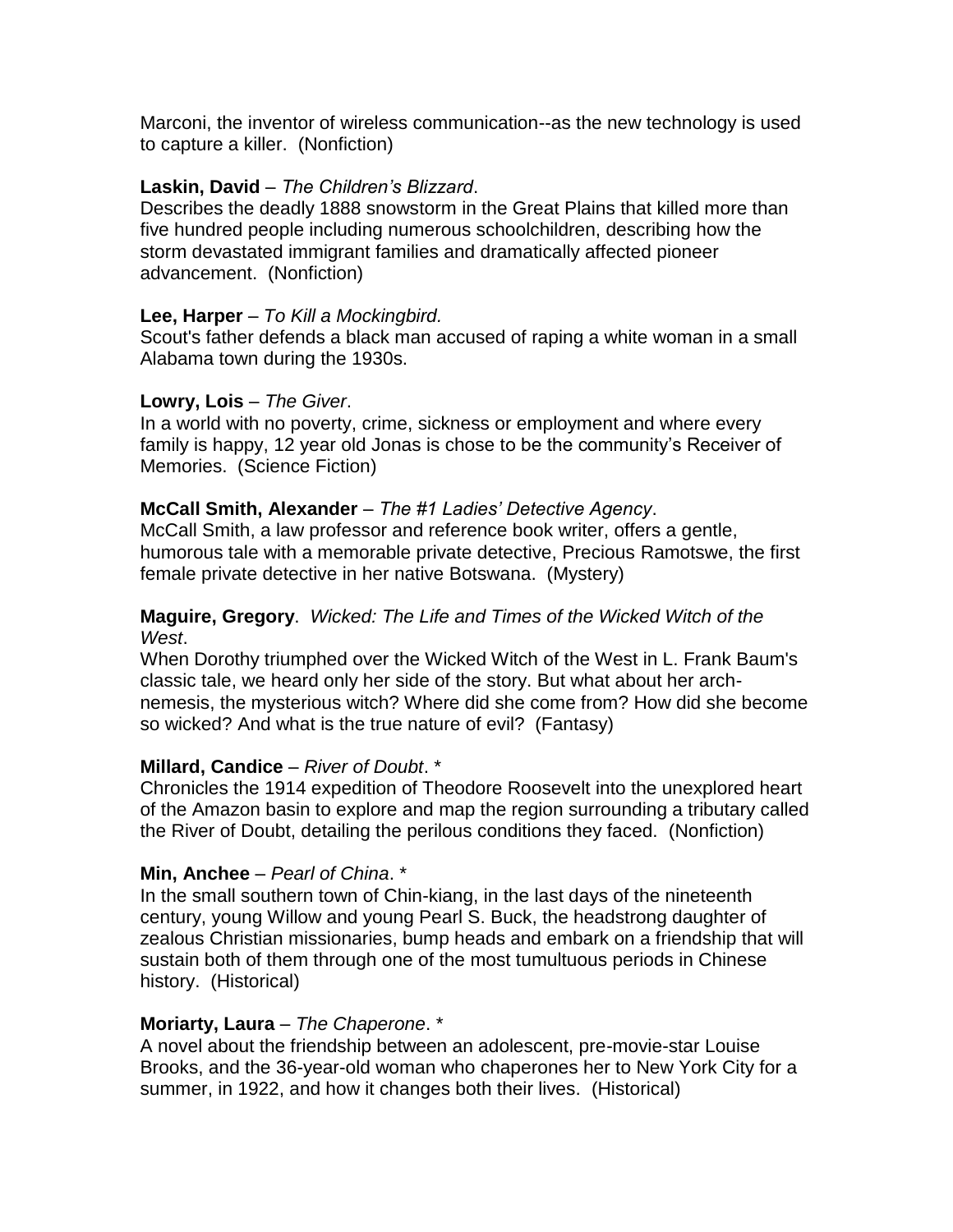# **Morton, Kate** – *The Forgotten Garden*. \*

Abandoned on a 1913 voyage to Australia, Nell is raised by a dock master and his wife who do not tell her until she is an adult that she is not their child, leading Nell to return to England and eventually hand down her quest for answers to her granddaughter.

# **O'Brien, Stacey** – *Wesley the Owl*. \*

In this touching memoir, biologist and owl expert Stacey O'Brien introduces Wesley the Owl, a once-abandoned baby owl who was rescued by Stacey. Together, they've built a remarkable friendship over the past nineteen years.

# **Oliveira, Robin** – *My Name is Mary Sutter*. \*

Traveling to Civil War-era Washington, D.C., to tend wounded soldiers and pursue her dream of becoming a surgeon, headstrong midwife Mary receives guidance from two smitten doctors and resists her mother's pleas for her to return home. (Historical)

## **Patchett, Ann** – *Bel Canto*.

When terrorists seize hostages at an embassy party, an unlikely assortment of people is thrown together, including American opera star Roxanne Coss, and Mr. Hosokawa, a Japanese CEO and her biggest fan.

## **Philbrick, Nathanial** – *In the Heart of the Sea.*

Recounts the story of the 1820 wreck of the whaleship Essex, which inspired Melville's classic "*Moby-Dick*," and describes its doomed crew's ninety-day attempt to survive whale attacks and the elements on three tiny lifeboats. (Nonfiction)

## **Picoult, Jodi** – *Plain Truth.*

The discovery of a dead baby under a pile of old blankets in Aaron Fisher's barn sets off a scandal in Amish country and an investigation that could implicate Fisher's eighteen-year-old daughter.

## **Picoult, Jodi** – *Second Glance*.

Hired as a "ghost hunter," over-the-edge Ross Wakeman is really hoping to encounter his long-dead fiancé. Instead, he encounters lovely Lia-and a crumbling gravestone carrying her name.

## **Powell, Margaret** – *Below Stairs. \**

Chronicles the experiences of a 1920s maid working in the great houses of England, detailing the disparate lives of the upper class and their servants, the class struggles inherent in the relationship, and daily life as a servant. (Nonfiction)

## **Richards, Susan** – *Chosen by a Horse. \**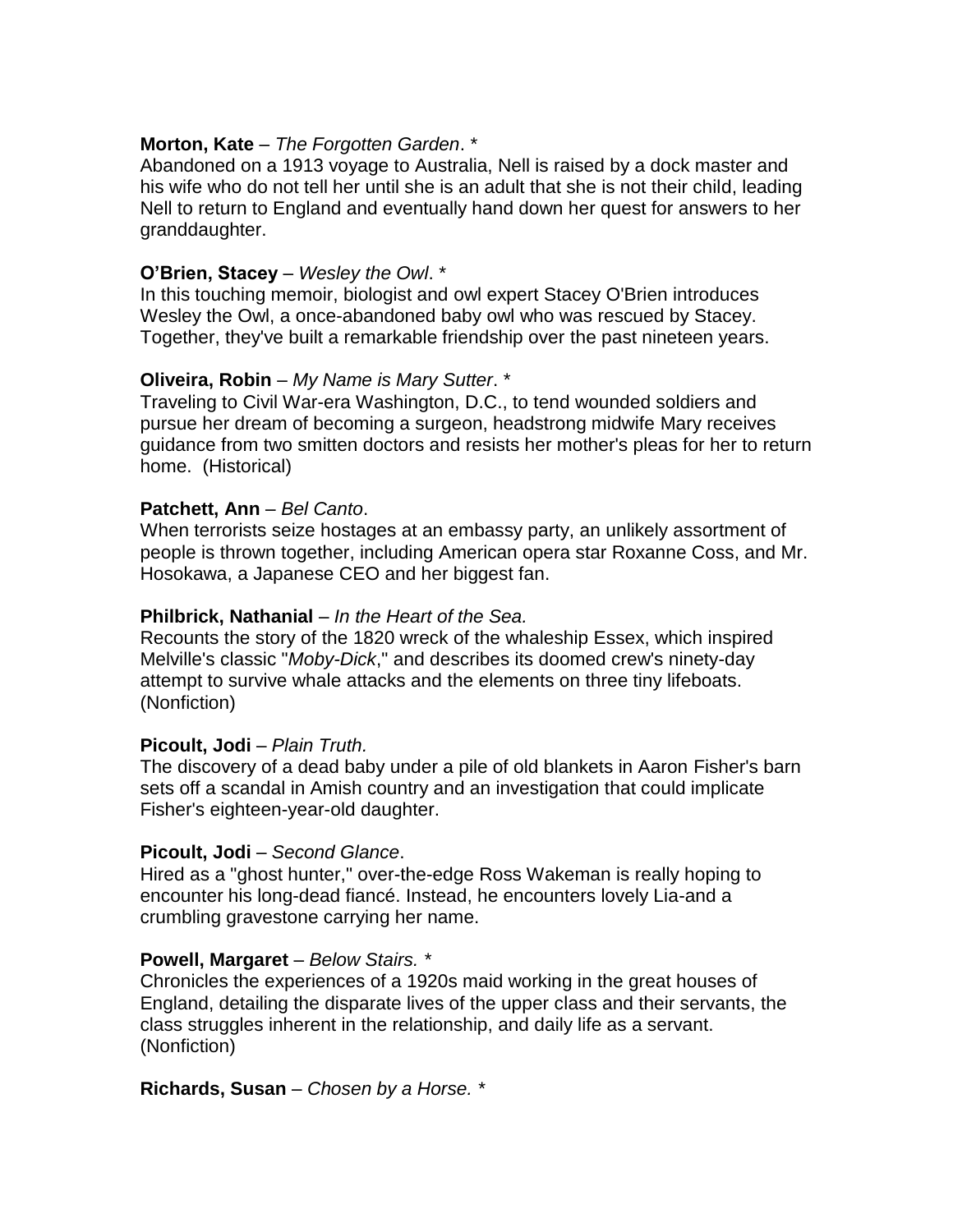Relates the story of a woman whose hurts from a difficult past are healed with the help of the companionship and affection of a formerly abused horse for which she has agreed to care. (Nonfiction)

# **Rogan, Charlotte** – *The Lifeboat*. \*

Forced into an overcrowded lifeboat after a mysterious explosion on their trans-Atlantic ocean liner, newly widowed Grace Winter battles the elements and her fellow survivors and remembers her husband, Henry, who set his own safety aside to ensure Grace's.

# **Rosnay, Tatiana de** – *Sarah's Key*.

On the sixtieth anniversary of the 1942 roundup of Jews by the French police in the Vel d'Hiv section of Paris, American journalist Julia Jarmond is asked to write an article on this dark episode during World War II and embarks on investigation that leads her to long-hidden family secrets and to the ordeal of Sarah, a young girl caught up in the raid. (Historical)

# **Ross, Ann** – *Miss Julia Throws a Wedding.*

The inimitable Miss Julia pushes an indecisive couple toward matrimony in this Southern comedy-of-manners series' latest installment, which begins with the protagonist frustrated at the inability of her friend, Miss Hazel, to get her beau to propose.

# **See, Lisa** – *Snow Flower and the Secret Fan.*

A story of friendship set in nineteenth-century China follows an elderly woman and her companion as they communicate their hopes, dreams, joys, and tragedies through a unique secret language. (Historical)

# **Slaughter, Karin** – *Fallen*. \*

Georgia Bureau of Investigations Detective Faith Mitchell, her partner Will Trent, and trauma doctor Sara Linton join forces to find Faith's mother, missing after a deadly hostage situation that leaves Faith a murder suspect -- and the scapegoat for police corruption, bribery, and murder. (Mystery)

# **Stedman, M. L.** – *The Light Between Oceans. \**

After moving with his wife to an isolated Australian lighthouse where they suffer miscarriages and a stillbirth, Tom allows his wife to claim an infant that has washed up on the shore, a decision with devastating consequences. (Historical)

# **Tan, Amy** – *The Valley of Amazement*. \*

*The Valley of Amazement* is a sweeping, evocative epic of two women's intertwined fates and their search for identity that moves from the lavish parlors of Shanghai courtesans to the fog-shrouded mountains of a remote Chinese village. (Historical)

# **Tey, Josephine** – *The Daughter of Time*.